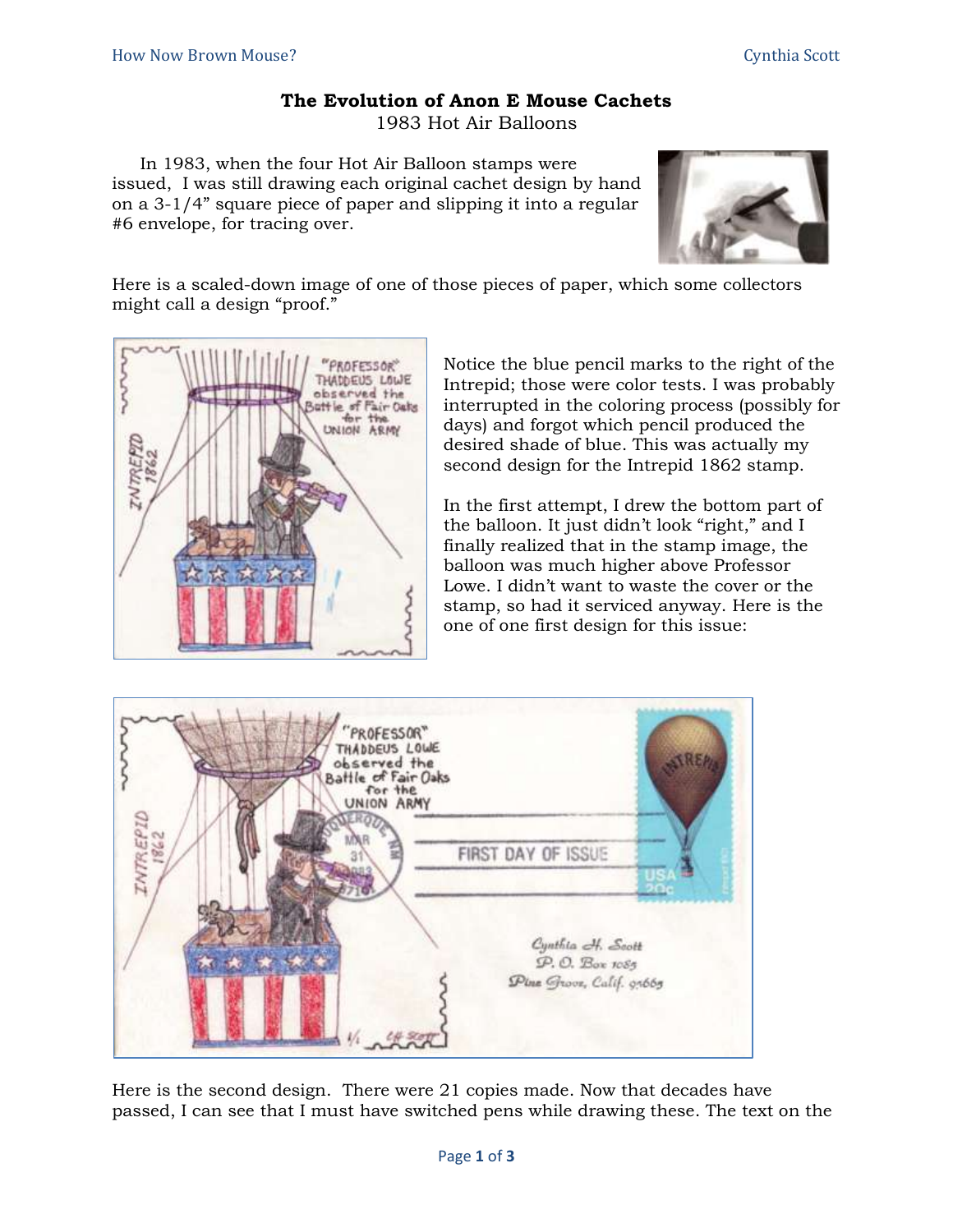original design (one of one above) is still dark black. The rope lines on both cachets and the text in the second design have faded to purple.



*Anon E. Mouse cachet 90, Sc 2032*

I had several ideas for this set of four stamps, so made a different cachet for each one. Here is the Petticoat design:



*Anon E. Mouse cachet 91, Sc 2033*

When researching the history of hot air balloons, I was especially intrigued by the fact that the Mongolfier brothers used farm animals as test passengers. My imagination probably doesn't match their choice of animals, but I had fun drawing this scene: